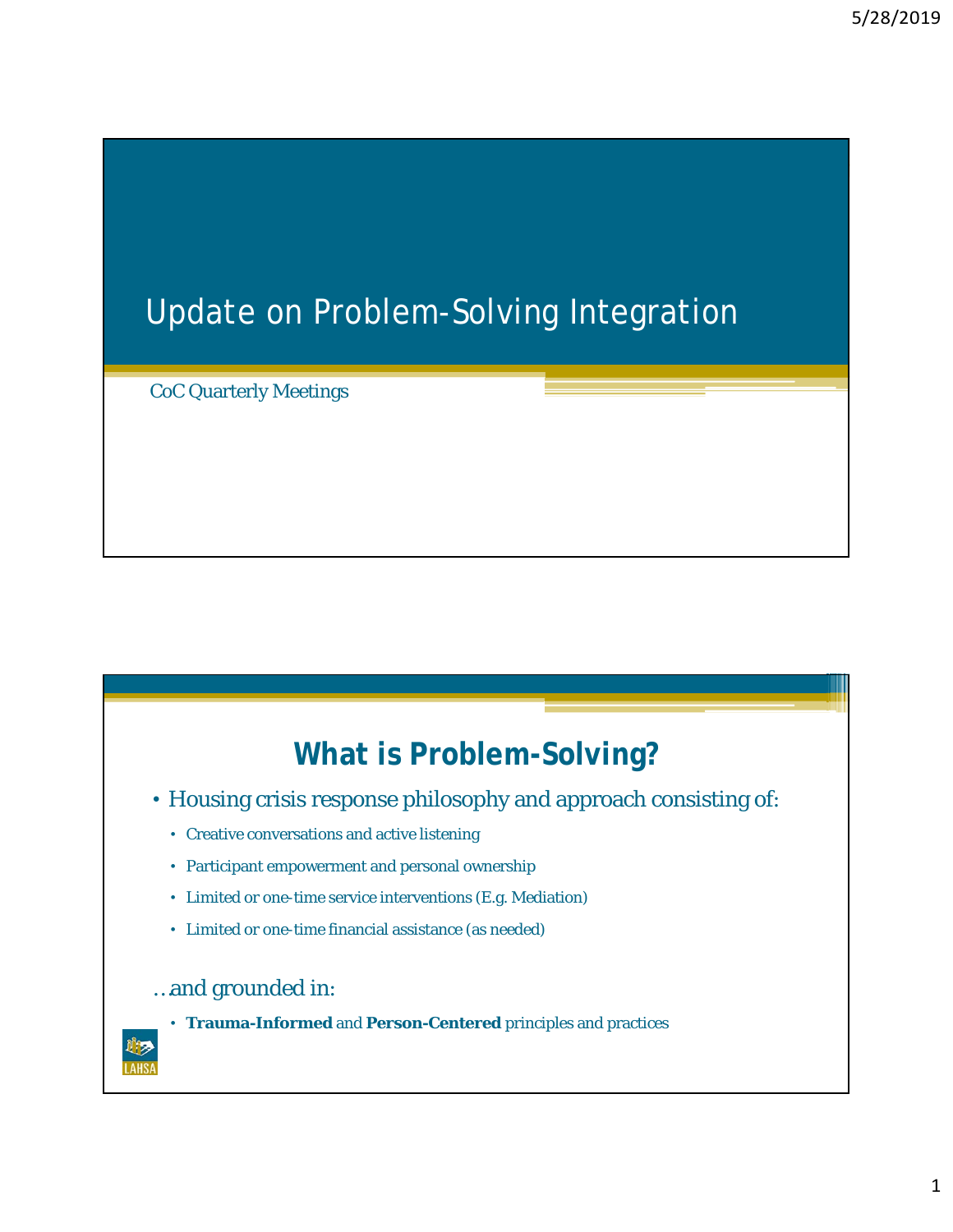

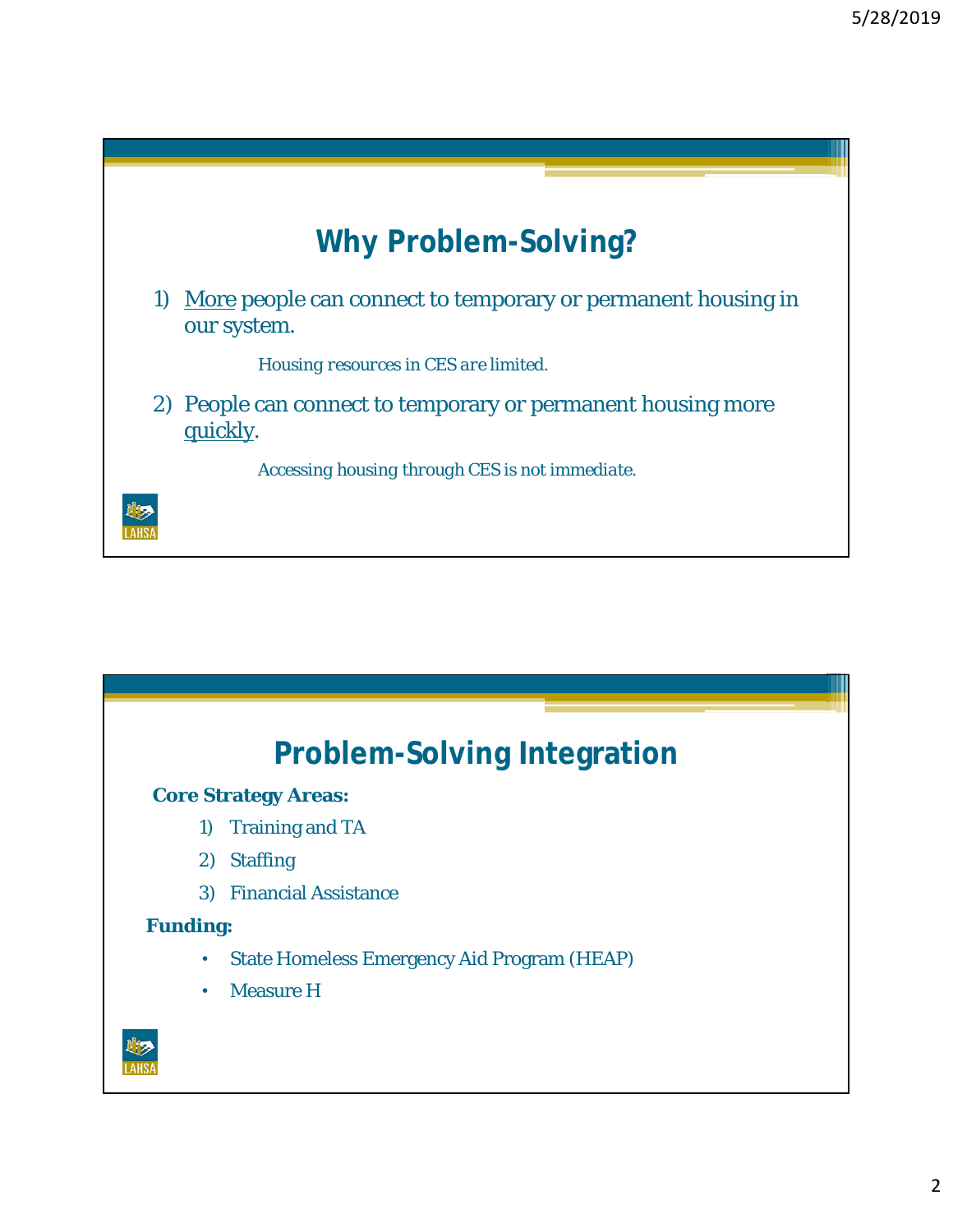

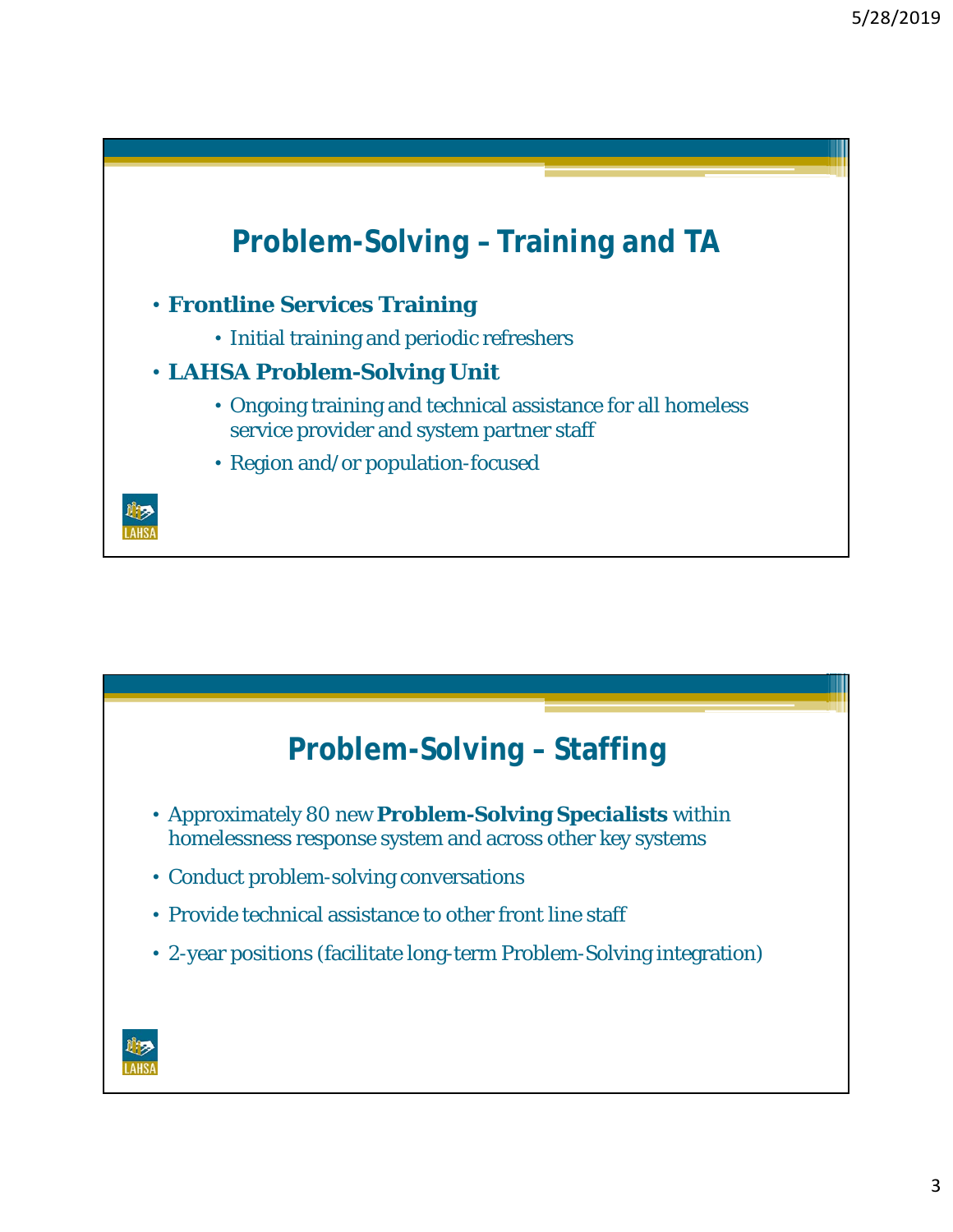

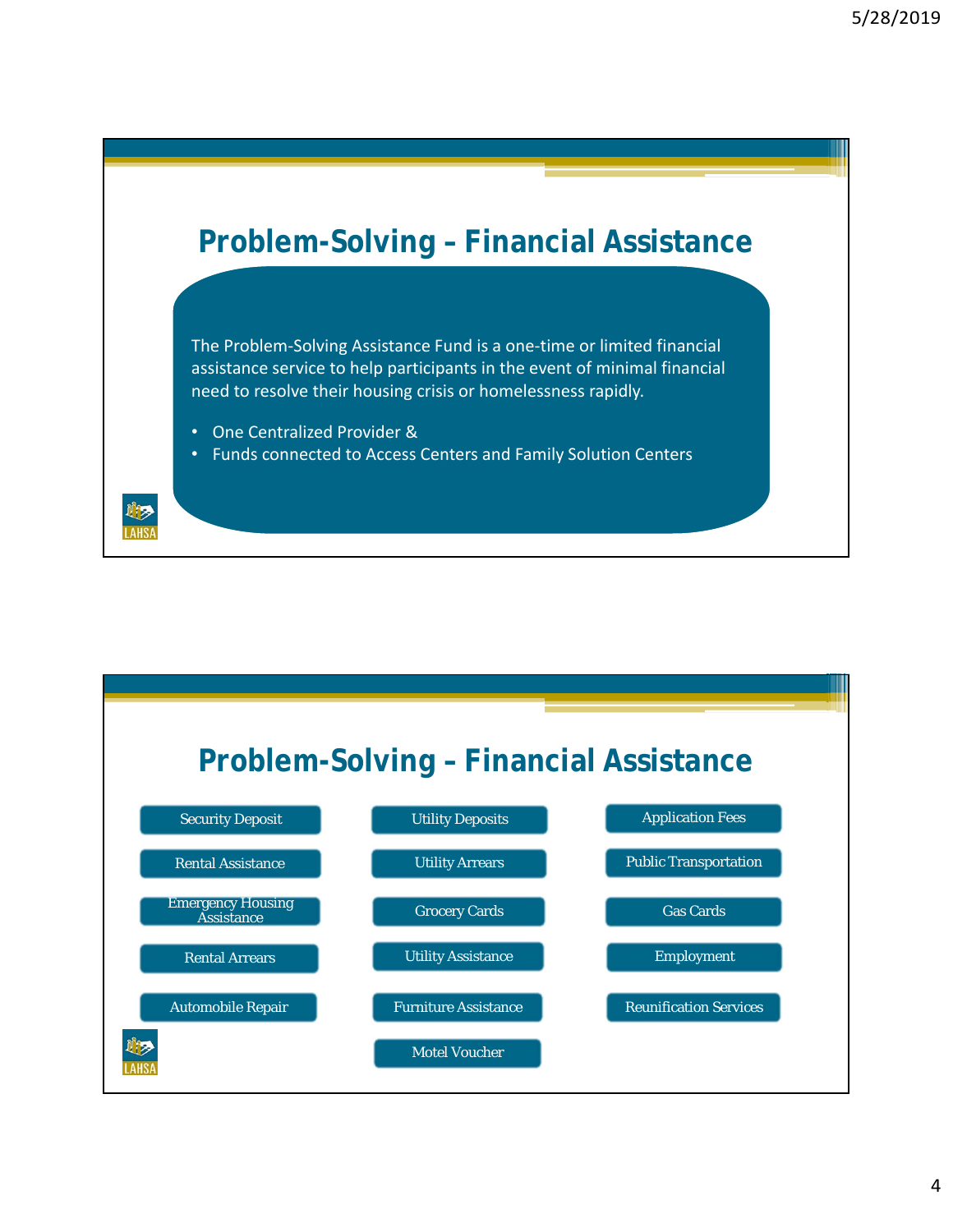

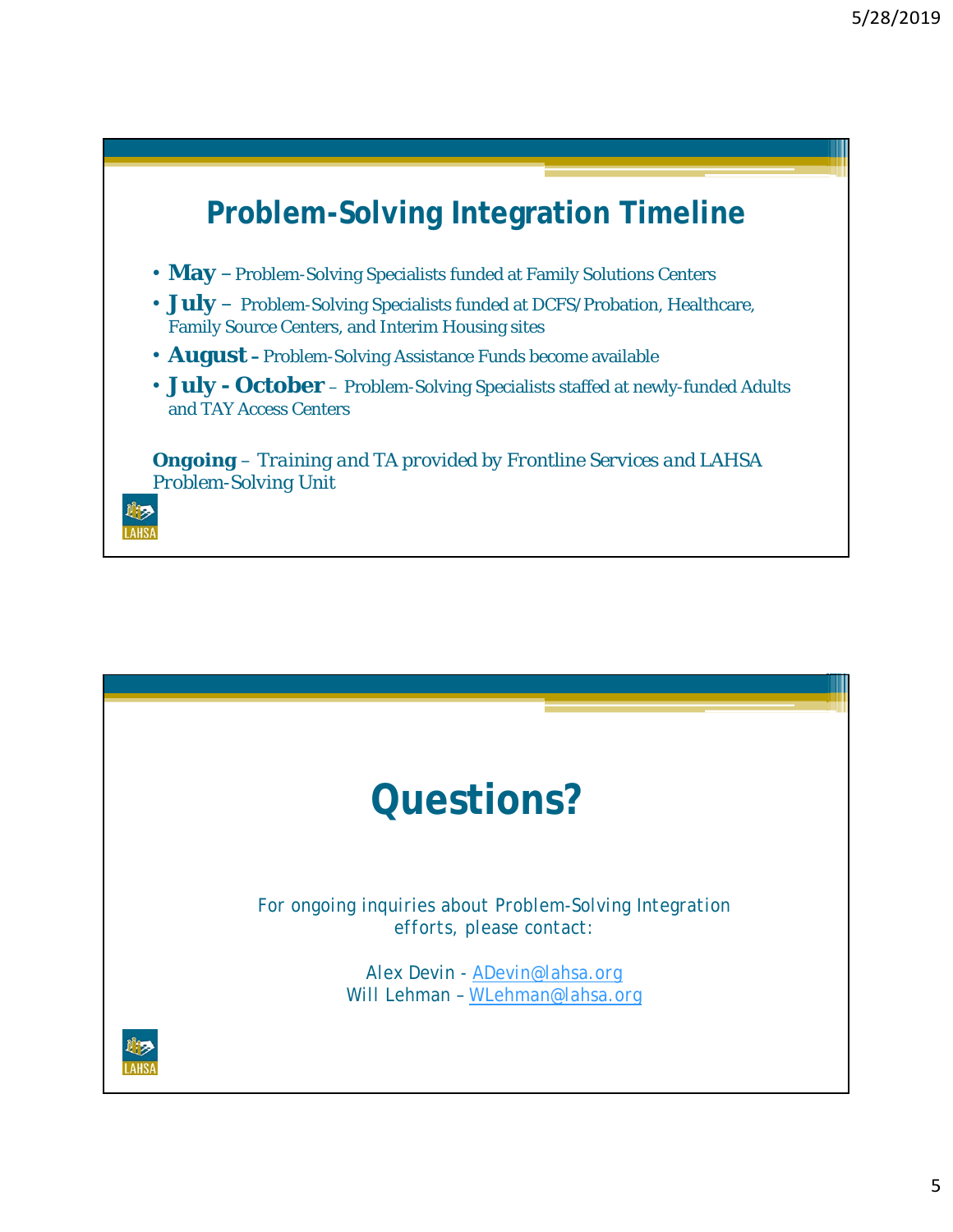## Update on CES Access Infrastructure

CoC Quarterly Meetings

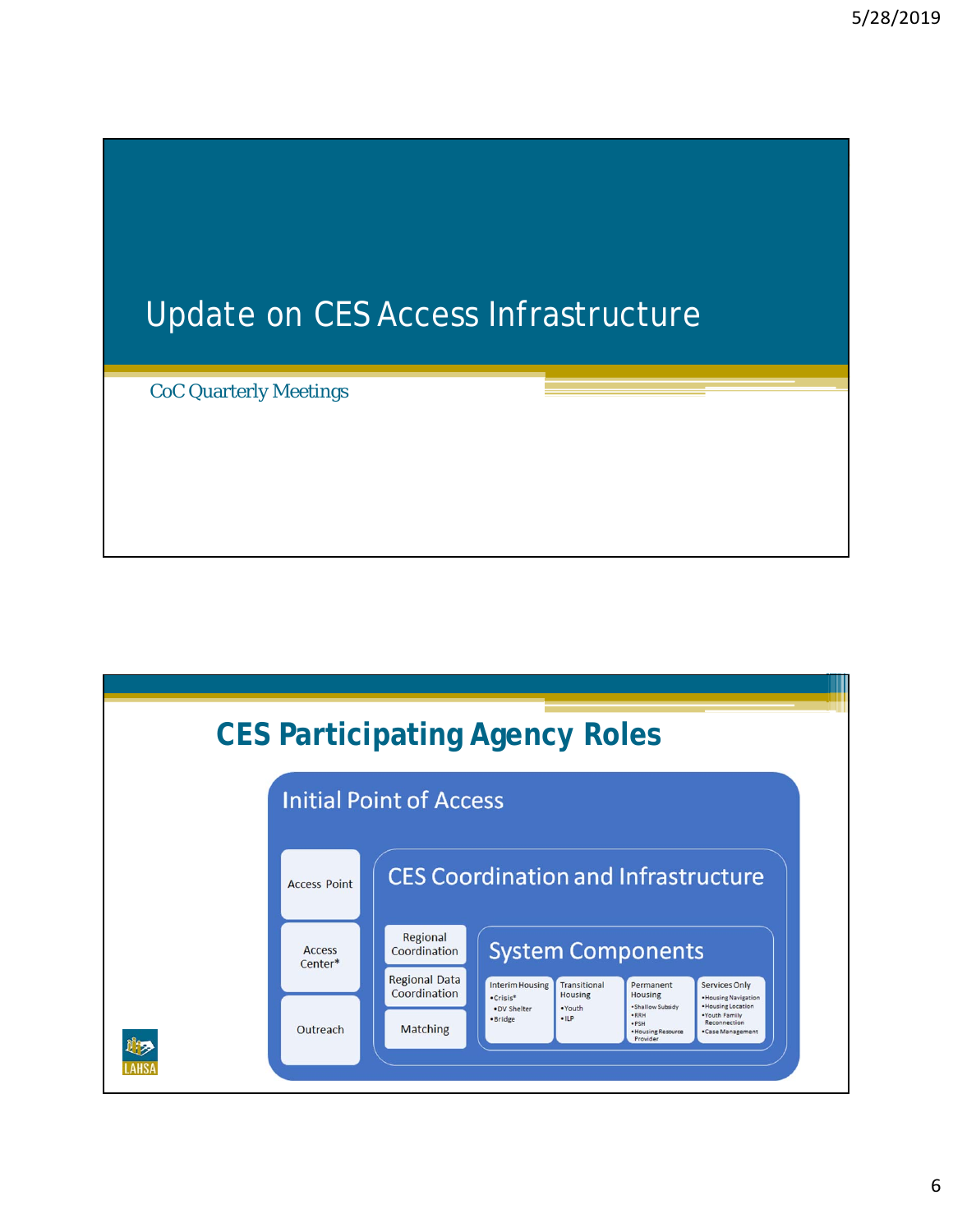

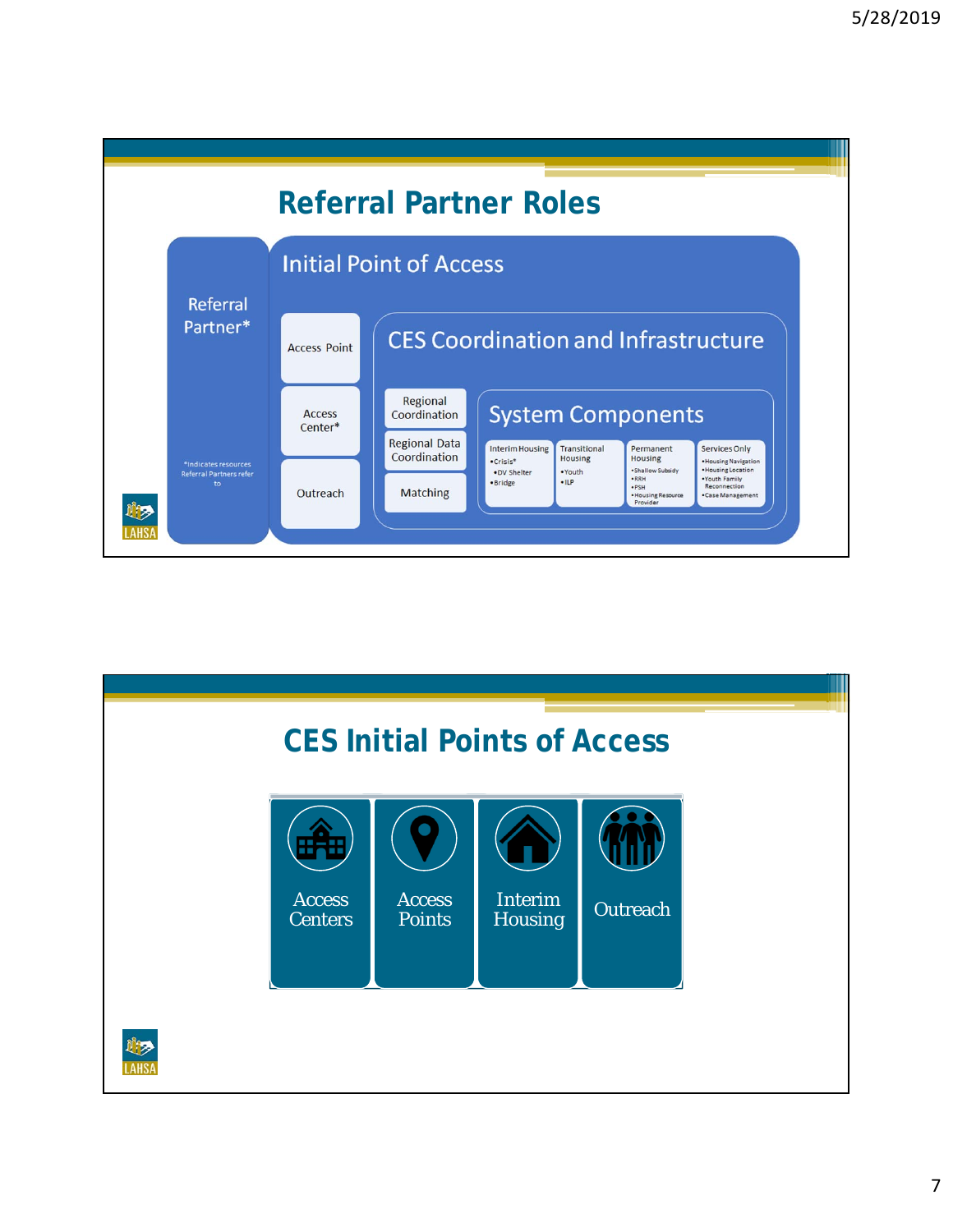